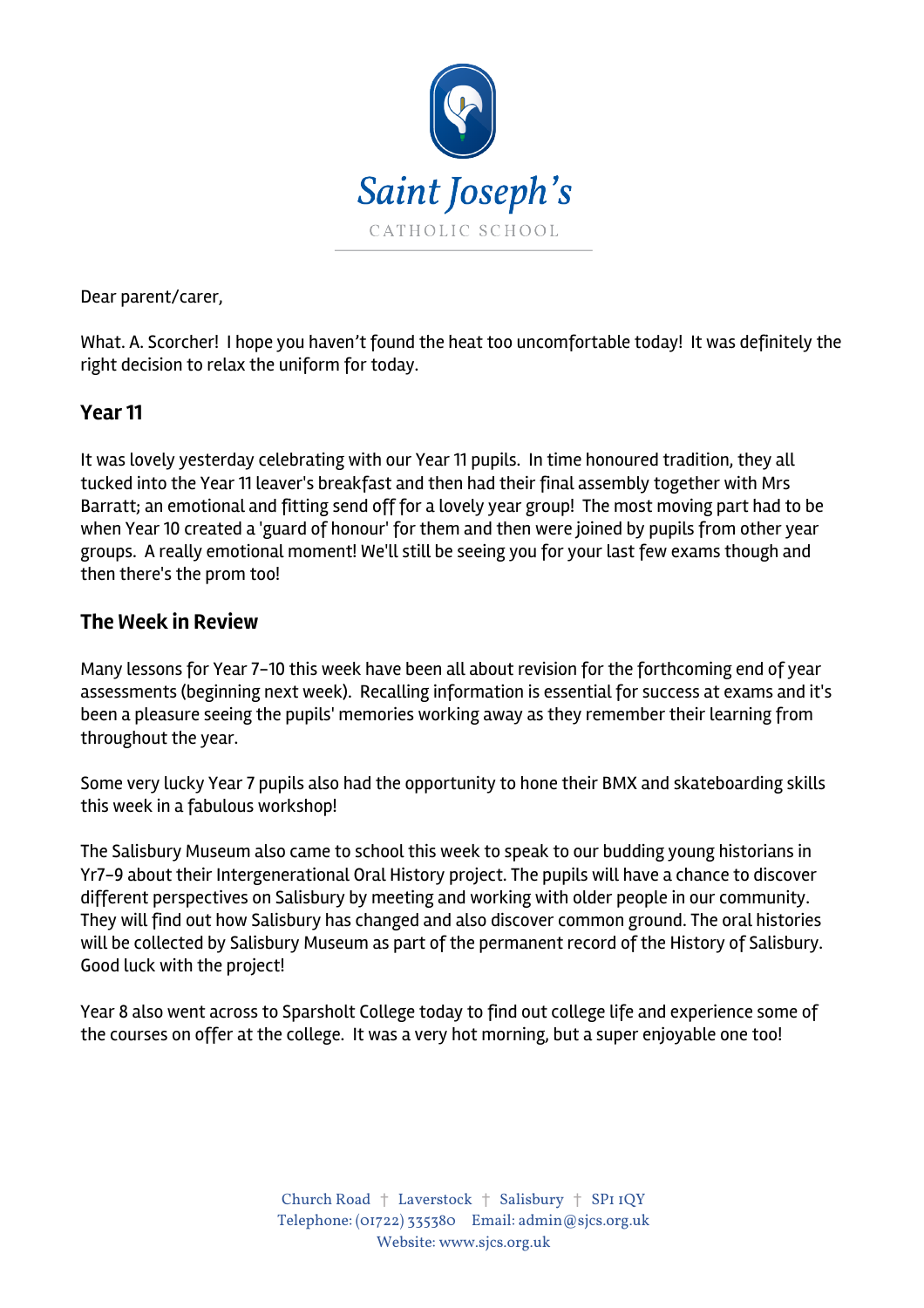

# **Coming up:**

## **Enrichment Activities**

We're busily putting the finishing touches to our enrichment activities which will be happening towards the end of term on Monday 18<sup>th</sup> & Tuesday 19<sup>th</sup> July. There'll be a real mixture of experiences (both paid and free) such as a trip to Corfe Castle, the Tank Museum, photography workshops, profiterole making, sporting tournaments and a visit to the Escape Rooms to name but a few! Once the brochure is ready, we'll be excitedly sharing it with you!

## **Thorpe Park Reward Trip**

The letter has landed! The eagerly anticipated Thorpe Park Reward trip has returned for the first time since 2019! It's always a great day out, even if much of it is spent in queues for the rides! If you've qualified to go, you should have received the email and can book on!

## **Parish Fete**

St Osmund's parish is hosting a BBO/Summer Fete on July 17<sup>th</sup> at St Osmund's School and they are inviting all in our community to attend. It promises to be a lovely day and it would be great to see as many of you there as possible.

The parish are on the lookout for goalkeepers who would be happy to take part in a 'beat the goalie' competition. If you're interested email rro@sjcs.org.uk.

#### **Awards Evenings**

It's been so long since we've opened our doors to you, but we'll be extending a warm welcome to you for awards evenings in the penultimate week of term (week beginning 11th July). These will be a joyous occasion to celebrate and recognise the children's achievements and also to enjoy a natter over a cup of tea or coffee in the canteen after the awards. There'll be more information released shortly.

## **Water Pistols**

As the weather hots up, it's only natural to want to find a way of cooling down. Bringing water pistols into school is not an appropriate way to do this. Any water pistols will be confiscated.